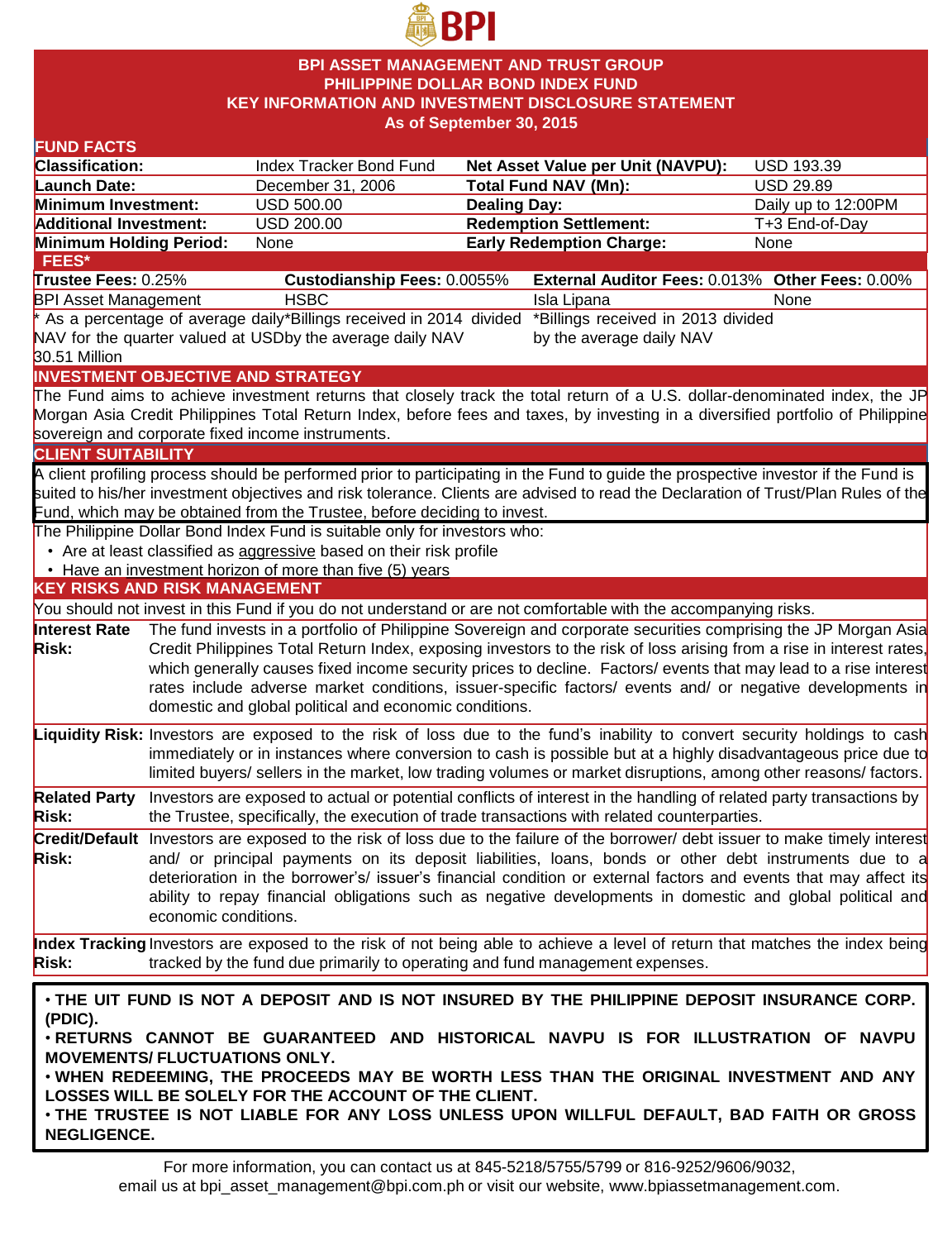## **FUND PERFORMANCE AND STATISTICS AS OF SEPTEMBER 30, 2015**

(Purely for reference purposes and is not a guarantee of future results)



| <b>CUMULATIVE PERFORMANCE (%) 1</b>    |         |       |         |       |       |                   |
|----------------------------------------|---------|-------|---------|-------|-------|-------------------|
|                                        | 1 mo    | 3 mo  | 6 mo    | 1YR   | 3YRS  | S.I. <sup>4</sup> |
| <b>Fund</b>                            | $-0.62$ | 0.24  | $-1.01$ | 5.76  | 9.33  | 93.39             |
| <b>Benchmark</b>                       | $-0.57$ | 0.21  | $-0.75$ | 6.30  | 10.84 | 99.66             |
| <b>ANNUALIZED PERFORMANCE (%) 1</b>    |         |       |         |       |       |                   |
|                                        | 1YR     | 2YRS  | 3YRS    | 4YRS  | 5YRS  | S.I.              |
| <b>Fund</b>                            | 5.76    | 7.38  | 3.02    | 6.81  | 5.60  | 7.83              |
| <b>Benchmark</b>                       | 6.30    | 7.90  | 3.49    | 7.32  | 6.09  | 8.22              |
| <b>CALENDAR YEAR PERFORMANCE (%) 1</b> |         |       |         |       |       |                   |
|                                        | YTD     | 2014  | 2013    | 2012  | 2011  | 2010              |
| <b>Fund</b>                            | 2.31    | 10.75 | $-5.23$ | 15.09 | 9.91  | 13.40             |
| <b>Benchmark</b>                       | 2.53    | 11.47 | $-5.10$ | 15.79 | 10.44 | 13.78             |

| <b>NAVPU over the past 12 months</b>     |          |
|------------------------------------------|----------|
| Highest                                  | 197.21   |
| Lowest                                   | 182.95   |
| <b>STATISTICS</b>                        |          |
| <b>Weighted Ave Duration (Yrs)</b>       | 7.02     |
| Volatility, Past 1 Year (%) <sup>2</sup> | 3.02     |
| Port. Weighted Yield to Maturity (%)     | 3.59     |
| <b>Current Number of Holdings</b>        | 48       |
| Tracking Error (3-Yr) <sup>4</sup>       | 1.06     |
| Average Credit Rating (Moody's/S&P)      | Baa2/BBB |

#### <sup>1</sup>Returns are net of fees.

<sup>2</sup>Since Inception as an Investment Management Arrangement (IMA) on April 26, 2005

<sup>3</sup>Measures the degree to which the Fund fluctuates vis-à-vis its average return over a period of time.

<sup>4</sup>Measure of deviation between the Fund's return and benchmark returns. A lower number means the Fund's return is closely aligned with the benchmark.

\*Declaration of Trust is available upon request through branch of account.

| <b>PORTFOLIO COMPOSITION</b> |           |  |  |  |
|------------------------------|-----------|--|--|--|
| <b>Allocation</b>            | % of Fund |  |  |  |
| Government                   | 66.87     |  |  |  |
| Corporates                   | 29.55     |  |  |  |
| Cash and Other Receivables   | 3.58      |  |  |  |
| <b>Maturity Profile</b>      |           |  |  |  |
| Cash and Less than 1 Year    | 3.58      |  |  |  |
| Between 1 and 3 Years        | 10.76     |  |  |  |
| Between 3 and 5 Years        | 18.52     |  |  |  |
| Between 5 and 7 Years        | 6.25      |  |  |  |
| Between 7 and 10 Years       | 21.32     |  |  |  |
| More than 10 Years           |           |  |  |  |

| <b>TOP TEN HOLDINGS</b> |            |           |
|-------------------------|------------|-----------|
| <b>Name</b>             |            | % of Fund |
| <b>RoP Bonds</b>        | 10/23/2034 | 8.52      |
| <b>RoP Bonds</b>        | 2/2/2030   | 8.06      |
| <b>RoP Bonds</b>        | 1/14/2031  | 6.84      |
| <b>RoP Bonds</b>        | 3/16/2025  | 6.77      |
| <b>RoP Bonds</b>        | 1/20/2040  | 5.07      |
| <b>RoP Bonds</b>        | 1/15/2021  | 4.77      |
| <b>RoP Bonds</b>        | 1/21/2024  | 4.22      |
| <b>RoP Bonds</b>        | 1/13/2037  | 3.97      |
| <b>RoP Bonds</b>        | 1/15/2032  | 3.92      |
| <b>RoP Bonds</b>        | 6/17/2019  | 3.66      |

## **RELATED PARTY TRANSACTIONS\***

The Fund has investments and trade transactions with Bank of the Philippine Islands, its subsidiaries and related parties:

Bank of the Philippine Islands – USD600,000 First Gen Corporation – USD210,104 International Container Terminal Services, Inc. – USD703,411 Petron Corporation – USD500,625 Philippine Long Distance Telephone Company – USD129,620

Investments in the said outlets were approved by the Trust Committee. Likewise, all related party transactions are conducted on an arm's length and best execution basis and within established limits.

\*Related party in accordance with BPI's internal policy.